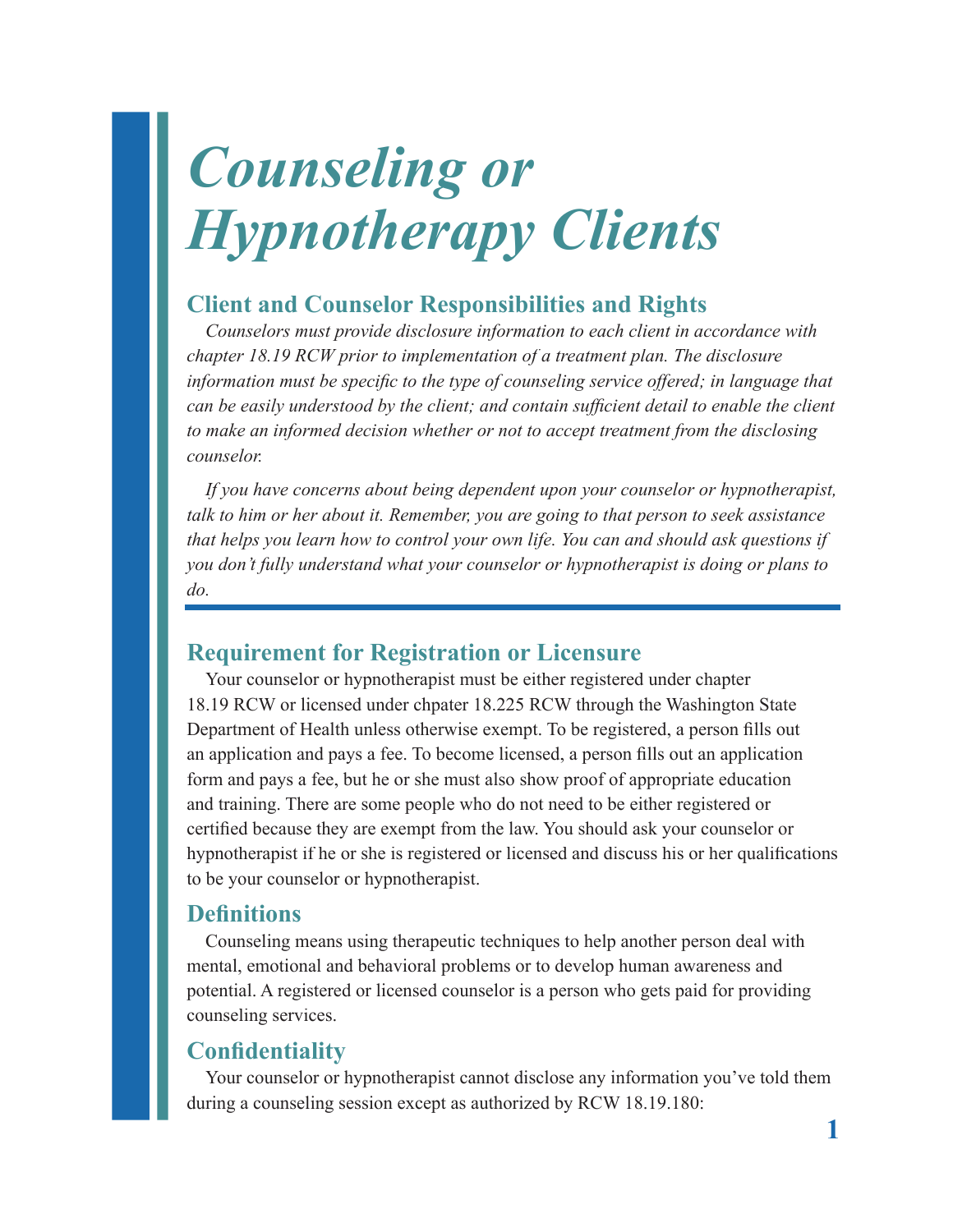- 1. With the written consent of that person or, in the case of death or disability, the person's personal representative, other person authorized to sue, or the beneficiary of an insurance policy on the person's life, health, or physical condition;
- 2. That a person registered under this chapter is not required to treat as confidential a communication that reveals the contemplation or commission of a crime or harmful act;
- 3. If the person is a minor, and the information acquired by the person registered under this chapter indicates that the minor was the victim or subject of a crime, the person registered may testify fully upon any examination, trial, or other proceeding in which the commission of the crime is the subject of the inquiry;
- 4. If the person waives the privilege by bringing charges against the person registered under this chapter;
- 5. In response to a subpoena from a court of law or the secretary. The secretary may subpoena only records related to a complaint or report under chapter 18.130 RCW; or
- 6. As required under chapter 26.44 RCW.

#### **Assurance of Professional Conduct**

Thousands of people in the counseling or hypnotherapy professions practice their skills with competence and treat their clients in a professional manner. If you and the counselor agree to the course of treatment and the counselor deviates from the agreed treatment, you have the right to question the change and to end the counseling if that seems appropriate to you.

We want you to know that there are acts that would be considered unprofessional conduct. If any of the following situations occur during your course of treatment, you are encouraged to contact the Department of Health at the address or phone number in this publication to find out how to file a complaint against the offending counselor or hypnotherapist. The following situations are not identified to alarm you, but are identified so you can be an informed consumer of counseling or hypnotherapy services. The conduct, acts or conditions listed below give you a general idea of the kinds of behavior that could be considered a violation of law as defined in RCW 18.130.180.

1. The commission of any act involving moral turpitude, dishonesty, or corruption relating to the practice of the person's profession, whether the act constitutes a crime or not. If the act constitutes a crime, conviction in a criminal proceeding is not a condition precedent to disciplinary action. Upon such a conviction, however, the judgment and sentence is conclusive evidence at the ensuing disciplinary hearing of the guilt of the license holder or applicant of the crime described in the indictment or information, and of the person's violation of the statute on which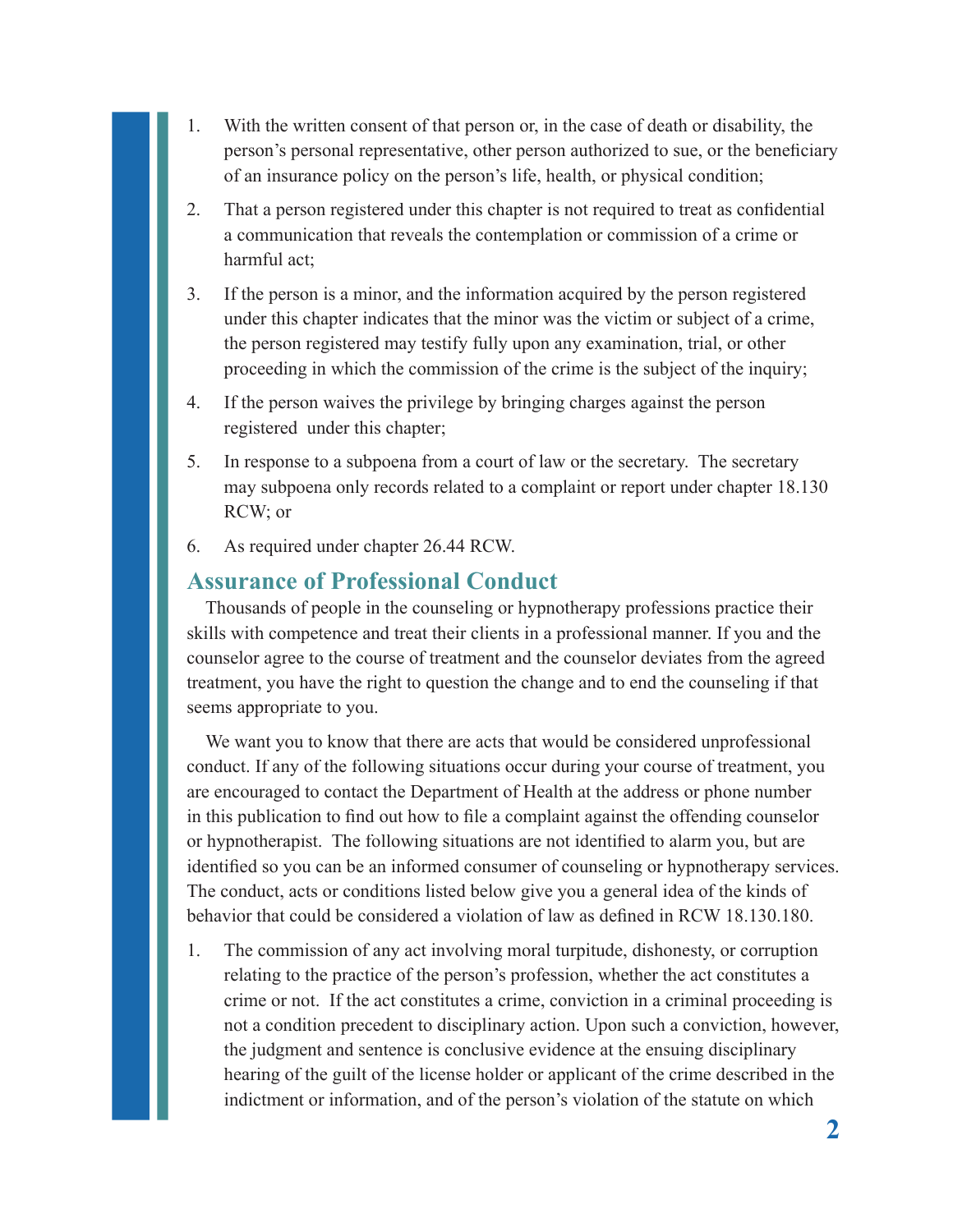it is based. For the purposes of this section, conviction includes all instances in which a plea of guilty or nolo contendere is the basis for the conviction and all proceedings in which the sentence has been deferred or suspended. Nothing in this section abrogates rights guaranteed under chapter 9.96A RCW;

- 2. Misrepresentation or concealment of a material fact in obtaining a license or in reinstatement thereof;
- 3. All advertising which is false, fraudulent, or misleading;
- 4. Incompetence, negligence, or malpractice which results in injury to a patient or which creates an unreasonable risk that a patient may be harmed. The use of a nontraditional treatment by itself shall not constitute unprofessional conduct, provided that it does not result in injury to a patient or create an unreasonable risk that a patient may be harmed;
- 5. Suspension, revocation, or restriction of the individual's license to practice any health care profession by competent authority in any state, federal, or foreign jurisdiction, a certified copy of the order, stipulation, or agreement being conclusive evidence of the revocation, suspension, or restriction;
- 6. The possession, use, prescription for use, or distribution of controlled substances or legend drugs in any way other than for legitimate or therapeutic purposes, diversion of controlled substances or legend drugs, the violation of any drug law, or prescribing controlled substances for oneself;
- 7. Violation of any state or federal statute or administrative rule regulating the profession in question, including any statute or rule defining or establishing standards of patient care or professional conduct or practice;
- 8. Failure to cooperate with the disciplining authority by:
	- a. Not furnishing any papers or documents;
	- b. Not furnishing in writing a full and complete explanation covering the matter contained in the complaint filed with the disciplining authority;
	- c. Not responding to subpoenas issued by the disciplining authority, whether or not the recipient of the subpoena is the accused in the proceedings; or
	- d. Not providing reasonable and timely access for authorized representatives of the disciplining authority seeking to perform practice reviews at facilities utilized by the license holder;
- 9. Failure to comply with an order issued by the disciplining authority or a stipulation for informal disposition entered into with the disciplining authority;
- 10. Aiding or abetting an unlicensed person to practice when a license is required;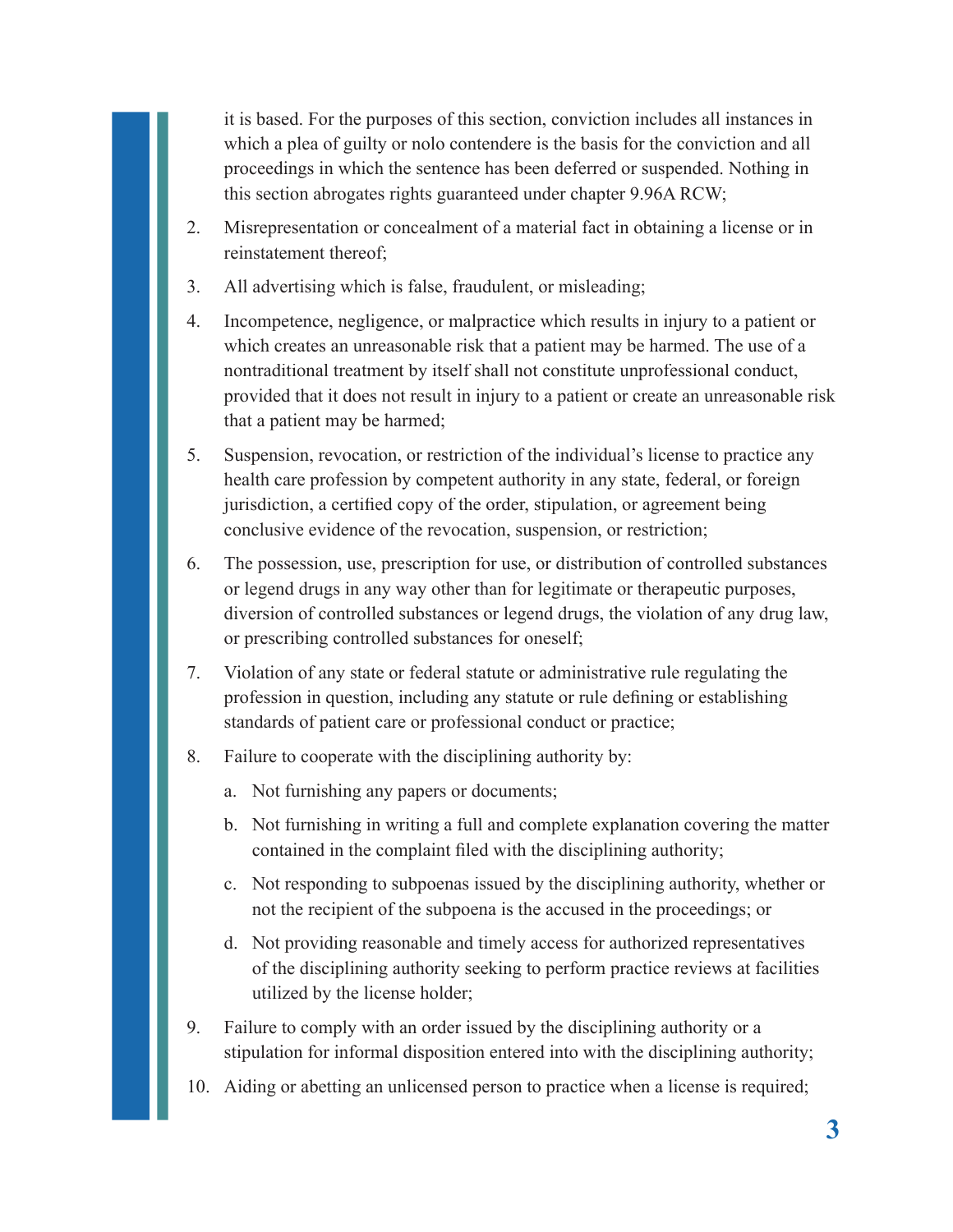- 11. Violations of rules established by any health agency;
- 12. Practice beyond the scope of practice as defined by law or rule;
- 13. Misrepresentation or fraud in any aspect of the conduct of the business or profession;
- 14. Failure to adequately supervise auxiliary staff to the extent that the consumer's health or safety is at risk;
- 15. Engaging in a profession involving contact with the public while suffering from a contagious or infectious disease involving serious risk to public health;
- 16. Promotion for personal gain of any unnecessary or inefficacious drug, device, treatment, procedure, or service;
- 17. Conviction of any gross misdemeanor or felony relating to the practice of the person's profession. For the purposes of this subsection, conviction includes all instances in which a plea of guilty or nolo contendere is the basis for conviction and all proceedings in which the sentence has been deferred or suspended. Nothing in this section abrogates rights guaranteed under chapter 9.96A RCW;
- 18. The procuring, or aiding or abetting in procuring, a criminal abortion;
- 19. The offering, undertaking, or agreeing to cure or treat disease by a secret method, procedure, treatment, or medicine, or the treating, operating, or prescribing for any health condition by a method, means or procedure which the licensee refuses to divulge upon demand of the disciplining authority;
- 20. The willful betrayal of a practitioner-patient privilege as recognized by law;
- 21. Violation of chapter 19.68 RCW;
- 22. Interference with an investigation or disciplinary proceeding by willful misrepresentation of facts before the disciplining authority or its authorized representative, or by the use of threats or harassment against any patient or witness to prevent them from providing evidence in a disciplinary proceeding or any other legal action, or by the use of financial inducements to any patient or witness to prevent or attempt to prevent him or her from providing evidence in a disciplinary proceeding;
- 23 Current misuse of:
	- a. Alcohol;
	- b. Controlled substances; or
	- c. Legend drugs;
- 24. Abuse of a client or patient or sexual contact with a client or patient;